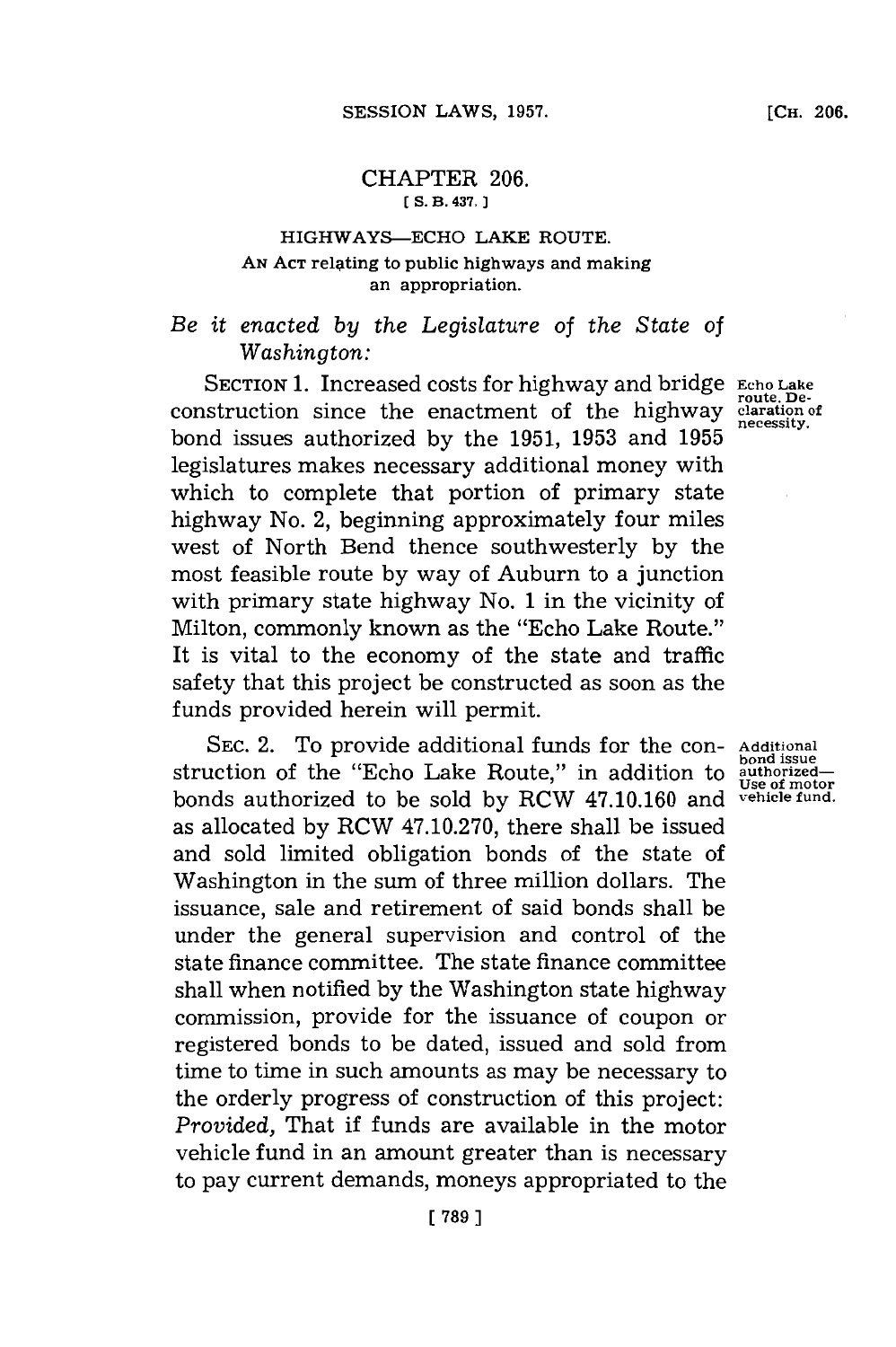## CH. **06.]SESSION** LAWS, **1957.**

state highway commission for highways purposes may be used to finance this project until such time as bonds are sold, as provided **by** law, at which time the motor vehicle fund shall be reimbursed.

Echo Lake SEC. 3. Each of such bonds shall be made payable<br> **route. Form** at any time not exceeding twenty-five years from the<br>
of bonds. date of its issuance, with such reserved rights of prior redemption bearing such interest, and such terms and conditions as the state finance committee may prescribe to be specified therein. The bonds shall be signed **by** the governor and the state auditor under the seal of the state, one of which signatures shall be made manually and the other signature may be in printed facsimile, and any coupons attached to such bonds shall be signed **by** the same officers whose signatures thereon may be in printed facsimile. Any bonds may be registered in the name of the holder on presentation to the state treasurer or at the fiscal agency of the state of Washington in New York City, as to principal alone, or as to both principal and interest under such regulations as the state treasurer may prescribe. Such bonds shall be payable at such places as the state finance committee may provide. **All** bonds issued under authority of this chapter shall be fully negotiable instruments.

Bonds not **SEC. 4.** Bonds issued under the provisions of this obligations-<br> **Paxes**<br> **Paxes**<br> **Paxes**<br> **Paxes**<br> **Paxes**<br> **Paxes**<br> **Paxes**<br> **Paxes**<br> **Paxes**<br> **Paxes**<br> **Paxes**<br> **Paxes**<br> **Paxel Distributed in the state but ar** eral obligation of the state, but are payable in the manner provided in this chapter from the proceeds of all state excise taxes on motor vehicle fuels imposed **by** chapter **82.36** and RCW **82.36.020, 82.36.230, 82.36.250,** and **82.36.400,** as derived from chapter **58,** Laws of **1933,** as amended, and as last amended **by** chapter 220, Laws of 1949; and chapter 82.40 and RCW 82.40.020, as derived from chapter **127,** Laws of 1941, as amended, and as last amended **by** chapter 220, Laws of 1949. The proceeds of such excise taxes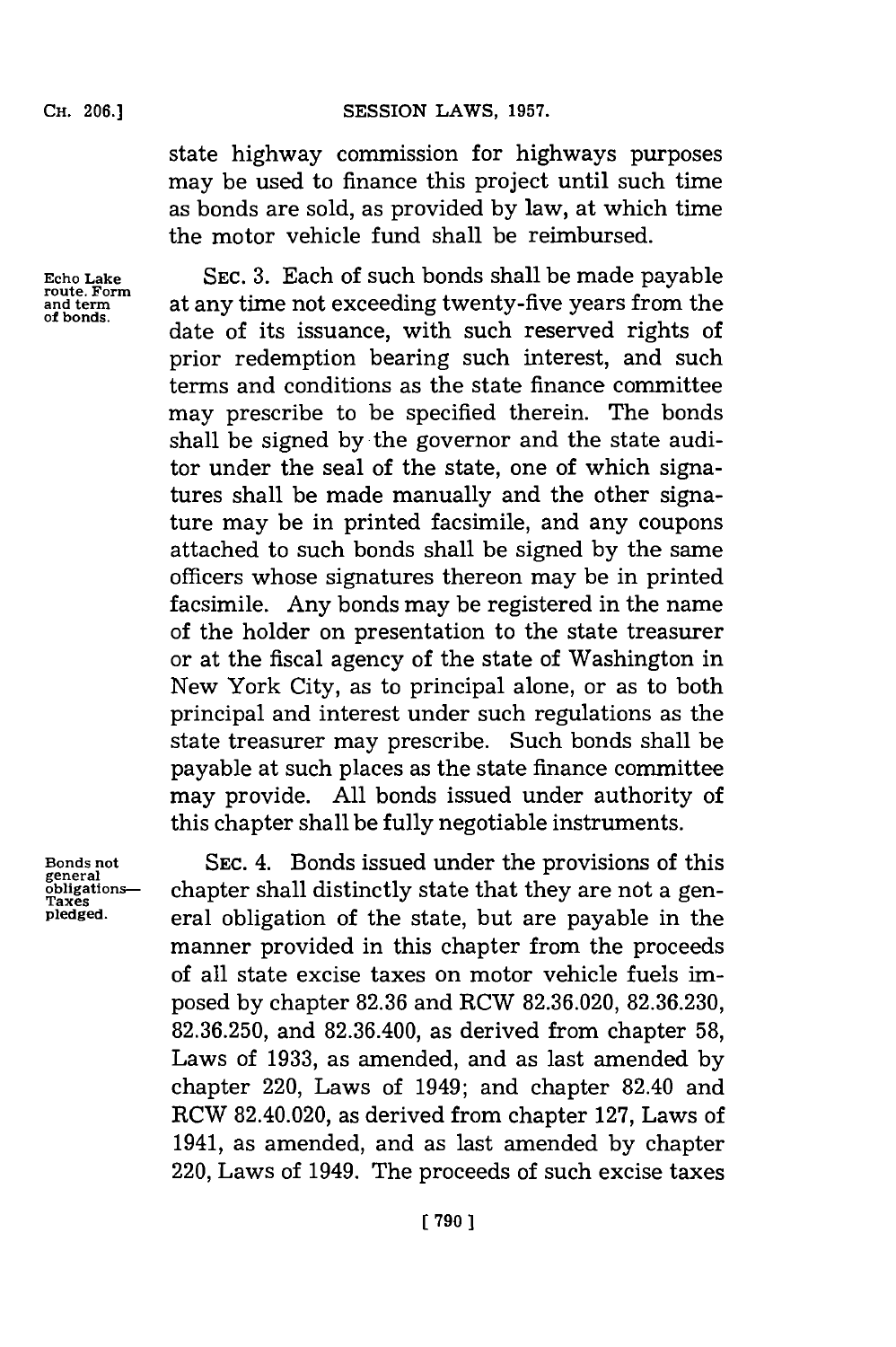are hereby pledged to the payment of any bonds and the interest thereon issued under the provisions of this chapter and the legislature hereby agrees to continue to impose the same excise taxes on motor vehicle fuels in amounts sufficient to pay the principal and interest on all bonds issued under the provisions of this chapter.

**SEC. 5.** The bonds issued under the terms of this **Sale of bonds.** chapter shall be in denominations to be prescribed **by** the state finance committee and may be sold in such manner and in such amounts and at such times and on such terms and conditions as the committee may prescribe. If bonds are sold to any purchaser other than the state of Washington, they shall be sold at public sale, and it shall be the duty of the state finance committee to cause such sale to be advertised in such manner as it shall deem sufficient. Bonds issued under the provisions of RCW 47.10.150 through **47.10.270** shall be legal investment for any of the funds of the state except the permanent school fund.

SEC. 6. The money arising from the sale of said **Proceeds** bonds shall be deposited in the state treasury to the credit of the motor vehicle fund and such money shall be available only for the construction of the project referred to in section **1** of this chapter, and payment of the expense incurred in the printing, issuance and sale of any such bonds.

SEC. 7. Any funds required to repay such bonds, source of or the interest thereon when due shall be taken from **payment of picipal** that portion of the motor vehicle fund which results **andinterest.** from the imposition of all excise taxes on motor vehicle fuels and which is, or may be, appropriated to the highway department for state highway purposes, and shall never constitute a charge against any allocations of such funds to counties, cities and towns unless and until the amount of the motor vehicle

Deposit<br>and use.

**funds for**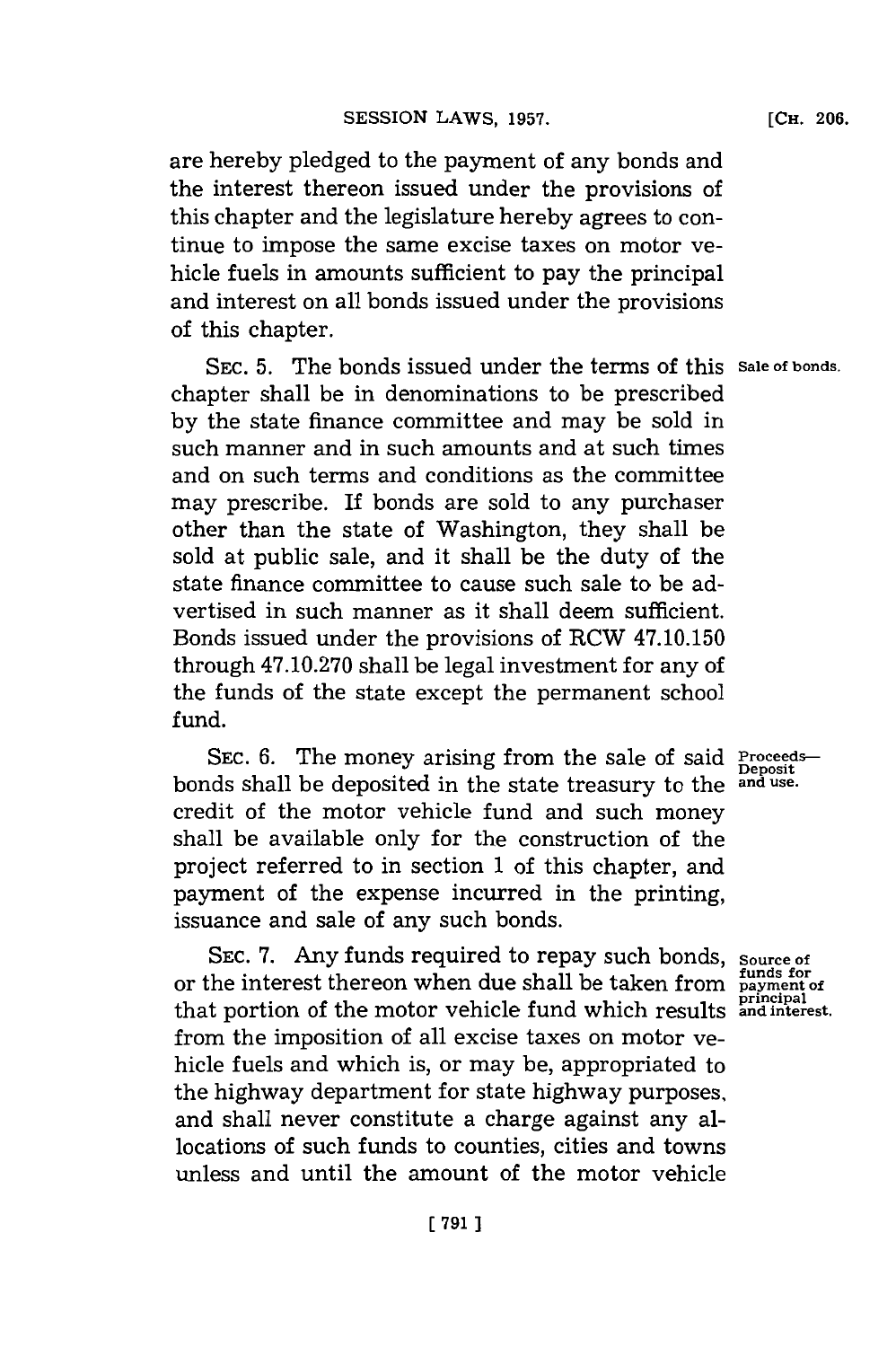### SESSION LAWS, 1957.

fund arising from the excise taxes on motor vehicle fuels and available for state highway purposes proves insufficient to meet the requirements for bond retirement or the interest on any bonds.

Echo Lake SEC. 8. At least one year prior to the date any way bond<br>way bond<br>retirement interest is due and payable on such bonds or before **is a condition interest is due and payable on such bonds or before**<br>retirement the maturity date of any bonds, the state finance committee shall estimate the percentage of the receipts in money of the motor vehicle fund, resulting from collection of excise taxes on motor vehicle fuels, for each month of the year which will be required to meet interest or bond payments under this chapter when due, and shall notify the state treasurer of such estimated requirement. The state treasurer shall thereafter from time to time each month as such funds are paid into the motor vehicle fund, transfer such percentage of the monthly receipts from excise taxes on motor vehicle fuels of the motor vehicle fund to the highway bond retirement fund, and which fund shall be available solely for payment of such interest or bonds when due. If in any month it shall appear that the estimated percentage of money so made is insufficient to meet the requirements for interest or bond retirement, the treasurer shall notify the state finance committee forthwith and such commitee shall adjust its estimate so that all requirements for interest and principal of all bonds issued shall be fully met at all times.

**tirement**

**Excess sums**<br>in bond re-<br>**SEC.** 9. Whenever the percentage of the mo vehicle fund arising from excise taxes on motor fuels, payable into the highway bond retirement fund, shall prove more than is required for the payment of interest on bonds when due, or current retirement of bonds, any excess may, in the discretion of the state finance committee, be available for the prior redemption of any bonds or remain available in the fund to reduce the requirements upon